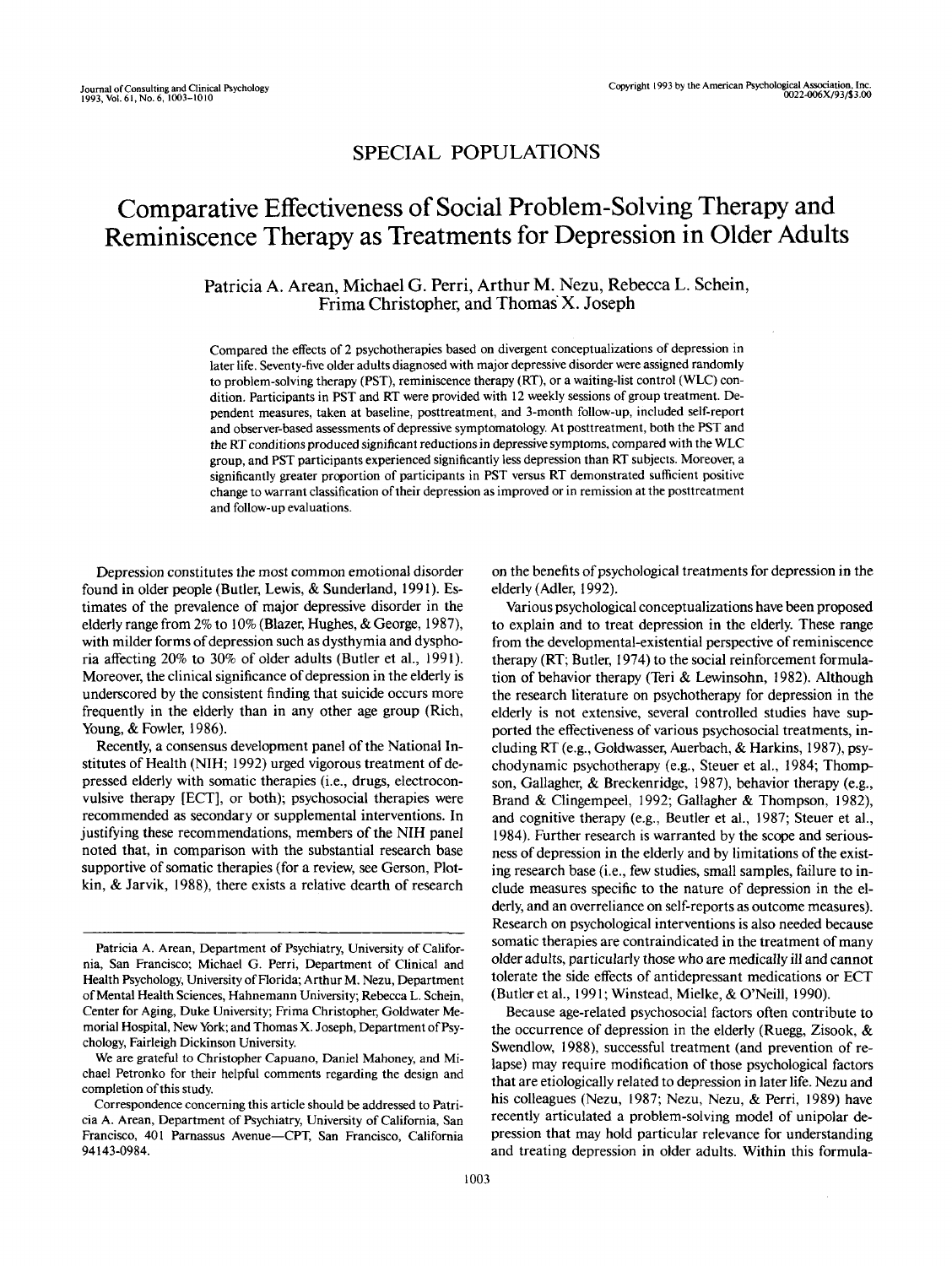tion, social problem-solving encompasses the processes by which people develop effective means of coping with stressful life events; deficits in problem-solving skill serve as one important vulnerability factor for depression. When deficits in problem-solving lead to ineffective coping attempts under high levels of stress (emanating either from major negative life events or from continuous daily problems), depression is likely to ensue (Nezuetal., 1989).

Many of the changes that occur in later life often constitute significant stressors. For example, declining socioeconomic status, deteriorating physical health, and the loss of loved ones can each have a powerful impact on overall mood and self-esteem (Butler et al., 1991; Ruegg et al., 1988). Whether such stressors precipitate a major depression may be determined, in part, by the individual's ability to cope effectively with the major and minor problems posed by these life changes (Lazarus, 1991; Nezu et al., 1989). Indeed, some recent research has found that depressed older adults show deficits in social problem-solving ability—deficiencies that may impair one's ability to cope with stressors related to depression (e.g., Fry, 1989).

One corollary of the conceptual model proposed by Nezu et al. (1989) suggests that problem-solving training will lead to decreases in depressive symptomatology. Two outcome studies (Nezu, 1986; Nezu & Perri, 1989) have provided a direct test of this hypothesis and have demonstrated the clinical effectiveness of problem-solving therapy (PST) in middle-aged adults with unipolar depression. Only one investigation (Hussian & Lawrence, 1981) has directly tested the effectiveness of PST in depressed older adults. Hussian and Lawrence found that PST was superior to a social reinforcement approach for reducing depression in institutionalized older adults, but the findings were limited by an exclusive reliance on self-reports as dependent measures. Although the results of these studies provide initial support of the problem-solving model of depression, additional research is needed regarding the effectiveness of PST as a treatment for depression in older adults and as compared with other treatments (e.g., RT) derived from alternative conceptualizations of depression in the elderly.

RT, a commonly recommended psychotherapy for older adults, is based on the premise that life review constitutes a normal developmental process brought about by increasing awareness of one's mortality (Butler, 1974). A failure to successfully integrate one's life experiences is viewed as contributing to despair and depression (Erikson, Erikson, & Kinvick, 1986). RT entails a progressive return to an awareness of past experiences, both successful and unsuccessful, so that salient life experiences may be reexamined and reintegrated. The life review process gives older people opportunities to place their accomplishments in perspective, to resolve lingering conflicts, and to find new significance and meaning in their lives, thereby relieving the despair and depression that often accompany aging (Butler et al., 1991). Support for the effectiveness of RT as a treatment for depression in older people has been found in several studies (Goldwasser et al., 1987; Rattenberg& Stones, 1989).

Thus, in the present study, the comparative efficacy of two psychotherapies for the treatment of depression in older adults was examined. We conducted a randomized, prospective investigation to evaluate the effectiveness of PST and RT, compared with each other and to a waiting-list control (WLC) condition.

### Method

### *Subjects*

Announcements of a university-sponsored depression program for adults over the age of 55 years were placed in community newspapers, churches, synagogues, and senior citizen centers. Interested individuals were required to complete the Beck Depression Inventory (BDI; Beck, Ward, Mendelson, Mock, & Erbaugh, 1961) and the Geriatric Depression Scale (GDS; Yesavitch et al., 1983). Individuals with scores of 20 or higher on the BDI and 10 or higher on the GDS were invited to participate in a 1.5-hr semistructured clinical intake interview (scheduled 2 weeks later) and to complete a battery of self-report inventories, including a second BDI and a second GDS. Intake interviewers were conducted by advanced clinical psychology graduate students who had been trained to criterion in the use the Schedule of Affective Disorders and Schizophrenia (SADS; Endicott & Spitzer, 1978). In addition to diagnostic decisions based on the Research Diagnostic Criteria (RDC; Spitzer, Endicott, & Robins, 1978), the interviewers also completed the 17-item version of the Hamilton Rating Scale for Depression (HRSD; Hamilton, 1960) for each subject. All interviews were recorded on audiotapes and were rated by an independent assessor who was unaware of the interviewee's treatment status.

Criteria for inclusion in the study involved (a) meeting the RDC requirements for a diagnosis of unipolar, major depressive disorder; (b) scores of 20 or greater on the BDI and 10 or greater on the GDS on both the screening and pretreatment evaluations; (c) HRSD scores of 18 and above; and (d) meeting the age of 55 years or older, not exceeding 80 years. Exclusionary criteria included a diagnosis of bipolar disorder, psychosis, dementia, depression secondary to a physical disorder (e.g., hypothyroidism; not simply a reaction to physical illness), borderline or antisocial personality disorder, active substance, or current involvement in psychological or pharmacological treatment for depression.

A total of 156 people responded to the program announcements. Each was contacted by telephone and was provided with information about the nature of the treatment and the requirements of the study; 16 felt that the treatment would not meet their needs; the other 140 individuals were sent a packet of materials that included detailed information about the study, an informed consent statement, a demographic questionnaire, a BDI, and a GDS. One hundred fifteen people completed and returned the consent statement and questionnaires, and 105 of them met the requirements for face-to-face interviews. The 25 individuals who did not return materials were contacted a second time to ensure that they had received the study packet: 6 indicated that they were no longer interested in participating in the program; 12 reported receipt of the materials but failed to return them, even after repeated reminders; and 7 did not return our phone calls.

Of the 105 people offered an interview, 93 appeared for their scheduled interview, and 75 of them met the criteria for major depressive disorder. Telephone contacts with the 12 individuals who failed to show for scheduled interviews indicated that 5 had sought treatment elsewhere, 4 were "feeling better," and 3 did not return our calls. Among the 18 people who were interviewed but excluded from participation, 1 met the criteria for bipolar disorder, 2 showed obvious signs of dementia, and the remaining 15 showed some signs or symptoms of depression but did not meet all the criteria for a diagnosis of major depressive disorder. The individuals not accepted into the program were provided with referral information to local mental health facilities. The demographic characteristics of the 75 individuals accepted for participation in the study are summarized in Table 1.

#### *Measures*

*Depression.* Severity of depression was assessed through both observer-based and self-report measures of depression. Observer-based measures of depression were obtained through a structured interview using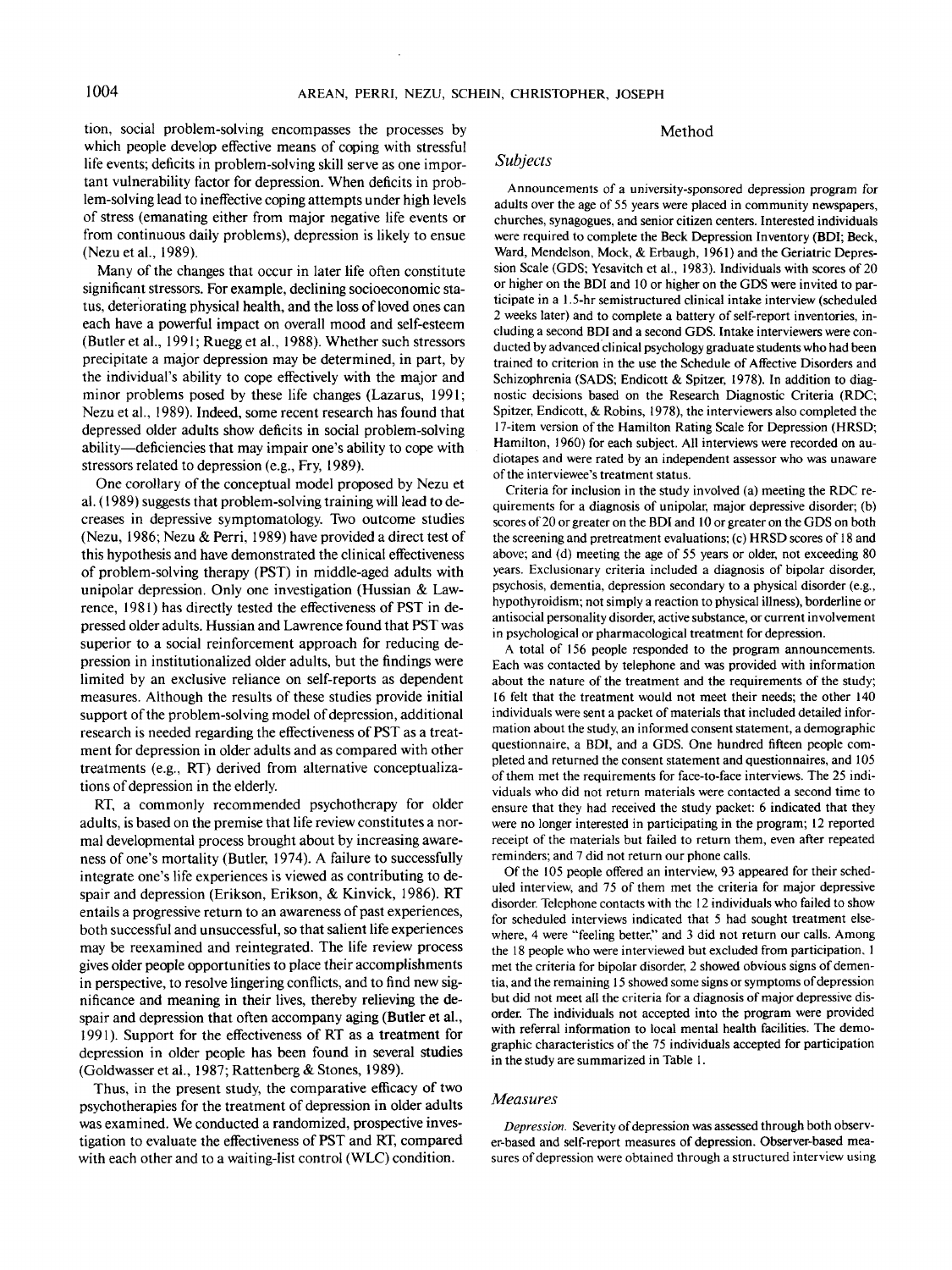| <b>Baseline Demographic Characteristics of Participants</b> |                          |                |                  |                  |                          |        |  |  |  |
|-------------------------------------------------------------|--------------------------|----------------|------------------|------------------|--------------------------|--------|--|--|--|
| Characteristic                                              | <b>PST</b><br>$(n = 28)$ |                | RT<br>$(n = 27)$ |                  | <b>WLC</b><br>$(n = 20)$ |        |  |  |  |
| Mean age (and $SD$ )<br>Mean months depressed               | 67.0                     | (7.5)          | 66.7             | (8.5)            | 65.5                     | (6.3)  |  |  |  |
| (and SD)                                                    | 11.6                     | (5.7)          | 12.0             | (4.8)            | 11.0                     | (6.2)  |  |  |  |
|                                                             | <b>PST</b>               |                | RT               |                  | <b>WLC</b>               |        |  |  |  |
| Gender                                                      | %                        | n              | $\%$             | $\boldsymbol{n}$ | $\%$                     | n      |  |  |  |
| $%$ Male (and <i>n</i> )                                    | 21                       | 6              | 29               | 8                | 25                       | 5      |  |  |  |
| $%$ Female (and <i>n</i> )                                  | 79                       | 22             | 70               | 19               | 75                       | 15     |  |  |  |
| Ethnic group                                                |                          |                |                  |                  |                          |        |  |  |  |
| % African American                                          |                          |                |                  |                  |                          |        |  |  |  |
| (and n)                                                     | 18                       | $\frac{5}{2}$  | 15               | 4                | 15                       | 3      |  |  |  |
| % Hispanic (and <i>n</i> )                                  | 7                        |                | 7                | $\overline{2}$   | 5                        | 1      |  |  |  |
| % Middle Eastern                                            |                          |                |                  |                  |                          |        |  |  |  |
| $\tanh n$                                                   | 0                        | 0              | 4                | 1                | 0                        | 0      |  |  |  |
| % White (and n)                                             | 75                       | 21             | 77               | 21               | 80                       | 16     |  |  |  |
| Employment                                                  |                          |                |                  |                  |                          |        |  |  |  |
| % Full time (and n)                                         | 25                       | 7              | 22               | 6                | 15                       | 3      |  |  |  |
| $%$ Part time (and $n$ )                                    | 18                       | 5              | 19               | 5                | 20                       | 4      |  |  |  |
| % Retired (and n)                                           | 50                       | 14             | 55               | 15               | 60                       | 12     |  |  |  |
| % Unemployed                                                |                          |                |                  |                  |                          |        |  |  |  |
| (and n)                                                     | 7                        | $\overline{2}$ | 4                | l                | 0                        | 0      |  |  |  |
| Marital status                                              |                          |                |                  |                  |                          |        |  |  |  |
| % Single (and n)                                            | 7                        | 2              | 7                | 2                | 10                       | 2      |  |  |  |
| % Married (and n)                                           | 54                       | 15             | 63               | 17               | 50                       | 10     |  |  |  |
| % Divorced/separated                                        |                          |                |                  |                  |                          |        |  |  |  |
| (and n)                                                     | 18                       | 5              | 19               | 5                | 25                       | 5<br>3 |  |  |  |
| % Widowed (and n)                                           | 21                       | 6              | 15               | 4                | 15                       |        |  |  |  |

Table 1

*Note.* PST = problem-solving therapy;  $RT$  = reminiscence therapy; WLC = waiting-list control.

the SADS to generate HRSD ratings and RDC diagnostic classifications. At posttreatment and follow-up, interviews were scheduled by a third party, and subjects were asked not to disclose whether they had been in treatment or the type of treatment they had received. Interrater reliability for the SADS was .91 at pretreatment, .95 at posttreatment, and .95 at follow-up. Interrater reliability for the HRSD was .87 at pretreatment, .84 at posttreatment, and .84 at follow-up. Self-report measures included the BDI (Beck et al., 1961), a 21-item self-report measure, and the CDS (Yesavitch et al., 1983), a 30-item self-report measure of depression in older adults. Psychometric evaluations of the BDI (Gallagher, Breckenridge, Steinmetz, & Thompson, 1983) and the GDS (Dunn & Sacco, 1989) have shown these instruments to be reliable and valid measures of depression in the elderly.

*Social problem-solving ability.* Ability to solve problems was measured using the Social Problem-Solving Inventory (SPSI; D'Zurilla & Nezu, 1990), a 70-item self-report measure of problem-solving ability that yields scale scores for five component processes of problem solving: problem orientation; problem definition and formulation; generation of alternative solutions; decision making; and solution implementation and verification. D'Zurilla and Nezu have provided psychometric data supporting the reliability and validity of the SPSI.

*Integration of life events.* The Life Integration Scale (LIS; Ryff& Heinke, 1983) is a 64-item self-report measure that yields scale scores indicating degree of integrity (one's level of life integration), interiority (one's ability to introspect), generativity (concerns of instructing a younger generation), and complexity (rate of engagement in work and activities). Ryff and Heinke have reported psychometric data supporting the reliability and validity of the LIS.

### *Procedure*

The 75 subjects were assigned randomly to one of three conditions: PST *(n =* 28); RT *(n =* 27); and a WLC group *(n* = 20). Treatment was conducted within a group format with one of three therapists. Each of the three therapists led one PST group and one RT group. Each treatment was implemented over 12 weekly sessions, with each session lasting approximately 1.5 hr. The therapists, who were advanced graduate students in clinical psychology, included one Hispanic woman, one White woman, and one man of Indian descent; their ages were 28, 26, and 26 years, respectively. Their self-identified theoretical orientations were cognitive-behavioral, eclectic, and psychodynamic. All three therapists had previous experience in group psychotherapy with depressed patients in general, and all were trained to criterion independently in both treatment approaches. Each of the two treatment conditions was carried out in accord with a detailed manual describing the theoretical underpinnings of the approach, the general strategies involved, the major techniques that could be used, and suggestions for dealing with specific problems. Weekly supervision of the therapists regarding the implementation of PST and RT was provided independently by two licensed clinical psychologists, one experienced in PST (M. G. Perri), the other proficient in the use of RT (F. Christopher).

*PST.* This program was adapted from the problem-solving training procedures detailed by Nezu et al. (1989). PST began with intensive training in developing an appropriate orientation to coping with depression and the problems associated with it (Nezu & Perri, 1989). Training in problem orientation was geared to provide participants with a rational, positive, and constructive set toward problems in living and to have participants view problem solving as a means of coping with the current stressors in their lives. Participants were taught to label emotions as cues for identifying the existence of a problem, to inhibit the tendency to respond automatically to problems, and to engage instead in the problem-solving process. Training in the remaining component skills of problem solving involved teaching participants (a) to better define and formulate the nature of problems, (b) to generate a wide range of alternative solutions, (c) to systematically evaluate the potential consequences of a solution and select the optimal ones to implement, and (d) to monitor and evaluate the actual solution outcome after its implementation.

*RT.* This program was adapted from the RT procedures described by Matteson (1984) and from Butler's (1974) recommendations for the adaptive use of reminiscence in life review therapy. Treatment was focused on specific themes derived from Erikson's conceptualization of later life as a time when individuals must grapple with a psychosocial crisis involving "integrity versus despair" (Erikson et al., 1986, p. 54). The goal of treatment was to have participants review their life histories so as to gain a greater sense of perspective and satisfaction with what they had and had not achieved during their lives. Weekly topics were used to guide each participant through a life history review and to stimulate discussion of the major positive and negative events in their lives. Reminiscences were directed toward discussion and interpretation of how past events were similar or dissimilar to the problems that the participants were currently facing. Discussion also included an examination of past goals, lingering regrets, and future plans. The major objectives of the review process were (a) to facilitate acceptance of one's life with both its successes and shortcomings, (b) to enhance resolution of unresolved conflicts, and (c) to encourage participants to pursue future goals that would enhance the meaning of their lives.

*WLC.* Subjects in this condition were told that the program, because of limited capacity, was unable to accommodate any more members but that at the end of 12 weeks they would be able to receive treatment. Each WLC member was contacted twice during the waiting period to assess the need for referral for immediate treatment as well as to provide assurance that treatment would be available at the end of the waiting period. Subjects in the WLC group were provided with treatment after 12 weeks and were not evaluated at the 3-month follow-up assessment.

#### Results

### *Preliminary Analyses*

Before evaluating treatment outcome, we conducted a series of preliminary analyses geared to address various validity is-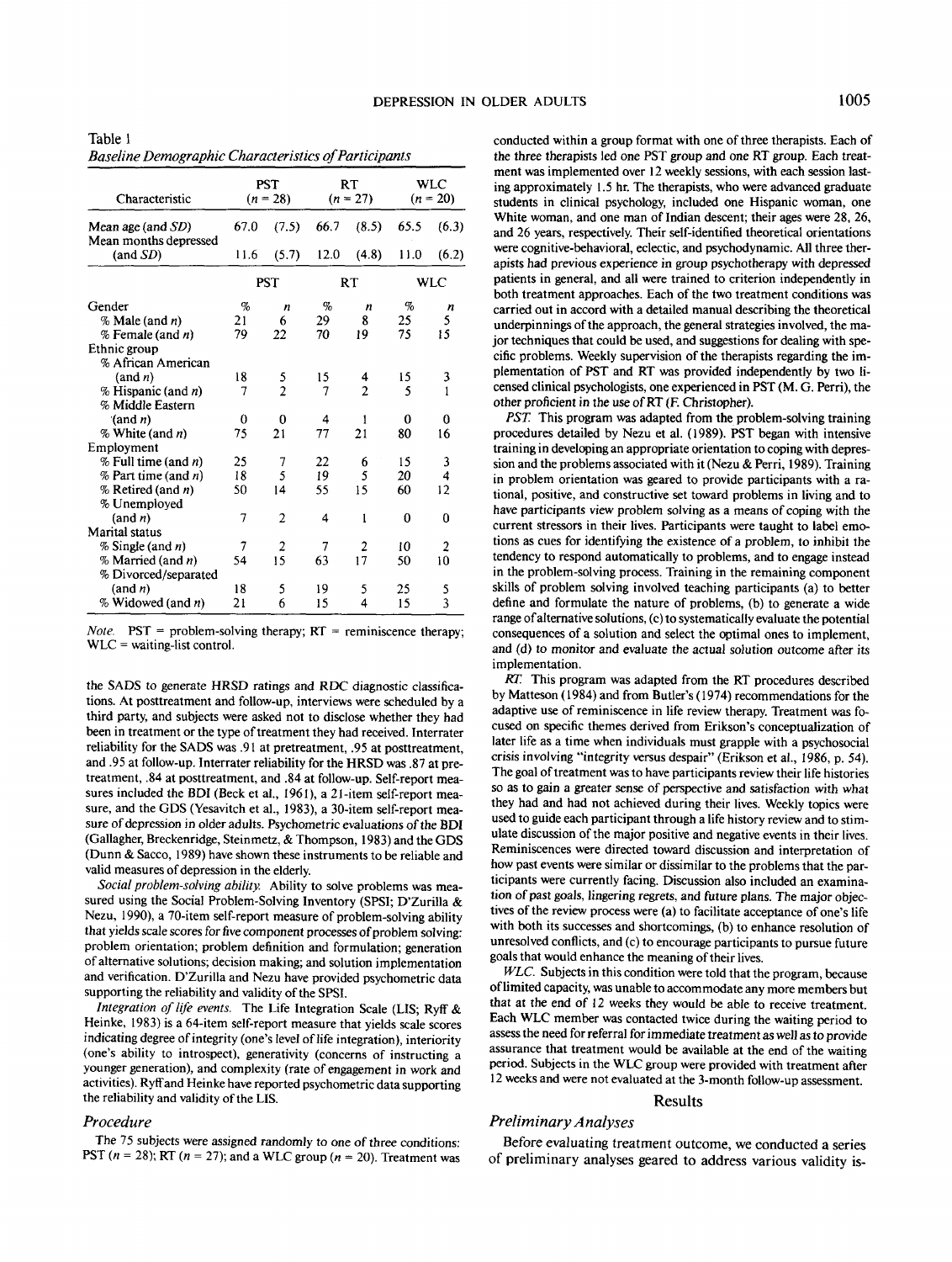sues. First, a series of three one-way multivariate analyses of variance (MANOVAs) were conducted to determine possible differences among initial levels of the dependent variables across the three experimental conditions. One MANOVA included the three depression measures, a second incorporated the five scales of the SPSI, and the third comprised the four scales of the LIS. No between-group differences were found to be significant (all *ps >* .60). Additional ANOVAs and chi-square tests were conducted regarding the various demographic variables listed in Table 1. Once again, no significant betweengroup differences emerged. On the basis of these results, we concluded that our randomization procedure resulted in comparable groups of subjects.

A second validity check involved possible differences in outcome that may be attributable to subjects' perceptions of treatment efficacy, therapist competency, or both. To that end, subjects in the PST and RT conditions were requested to anonymously complete a questionnaire at the conclusion of both the 1 st and 12th treatment sessions. Specifically, they were asked to rate, using a 7-point Likert-type scale ranging from *disagree very strongly* (1) to *agree very strongly* (7), their level of agreement regarding the following four items: (a) "I believe this treatment program will help (has helped) me to become less depressed"; (b) "I believe that my therapist is (was) competent and can (has been) effective in helping me to cope better with my problems"; (c) "I agree with the rationale that this program is based upon"; and (d) "Based upon the first session (entire program), I believe that I will be (have been) helped to become less depressed."

A 2 (conditions)  $\times$  2 (trials)  $\times$  3 (therapists) MANOVA incorporating all four items indicated no significant differences as a function of group assignment, therapist, or assessment point. Although such ratings are subject to social desirability factors, these findings provide some support for the notion that any consequent differences between conditions were not likely attributable to subjects' expectations, satisfaction, or perception of the competency of their therapists.

In addition, because therapist effects have often been found to be stronger than differential treatment effects (Beutler et al, 1991), additional analyses were conducted to investigate the equivalence of therapist effects for each treatment condition. Accordingly, a series of 2 (PST versus RT)  $\times$  3 (the three therapists)  $\times$  2 (pretreatment versus posttreatment) repeated measures MANOVAs were conducted on all relevant dependent variables, with the therapist factor treated as a random effect. In ruling out therapist effects in preliminary analyses, we followed the guidelines of Crits-Cristoph and Mintz (1991) in using an alpha level of .3, rather than the standard .05, to determine significance. In all of these analyses, no significant Therapist or Therapist  $\times$  Condition effect was found to be significant (all ps *>* .32). Given the absence of such significant differences, all subsequent analyses combined data across therapists.

The last validity check focused on subject attrition. During the course of the study, 16 subjects dropped out of treatment (9 from the PST condition and 7 from the RT condition), representing an overall attrition rate of 29.1%. Participants were found to leave treatment for a variety of reasons: physical illness (2 in PST, 1 in RT); "dissatisfaction with the treatment" (1 in PST, 3 in RT); unexpected time conflicts (2 in PST, 1 in RT);

moved to another location (1 in PST, 1 in RT); death in family (0 in PST, 1 in RT); conflict with another group participant (1 in PST, 0 in RT); discomfort in being the "only male subject in the group" (1 in PST, 0 in RT); and reason unknown (1 in PST, 0 in RT). Analyses indicated that subjects who dropped out did not differ from those who completed the program on any of the pretreatment measures (all *ps >* .10). Moreover, the rates for attrition and reasons for dropping out did not vary according to treatment condition. All 20 subjects in the WLC group returned for the posttreatment assessment.

### *Evaluation of Differential Treatment Effects*

To evaluate overall and relative effects of the differing treatment approaches, we used a general statistical analytic strategy that incorporated a series of  $3 \times 2$  (Condition  $\times$  Pre- versus Posttreatment Analysis) repeated measures MANOVAs. One repeated measures MANOVA included the three measures of depression (BDI, GDS, and HRSD), a second incorporated the five scales of the SPSI (Problem Orientation, Problem Definition and Formulation, Generation of Alternatives, Decision Making, and Solution Implementation and Verification), and the third comprised the four scales of the LIS (Integrity, Interiority, Complexity, and Generativity). Individual contrasts between mean scores of interest were conducted using the Newman-Keuls multiple range test on the basis of error terms generated by the omnibus (Wilks's lambda estimates) and respective subsequent measure-specific univariate *F* tests.

Table 2 contains the means and standard deviations for all dependent variables over the three assessment points.

*Depression.* This overall MANOVA initially yielded a nonsignificant omnibus effect for condition,  $F(2, 56) = 2.25$ ,  $p =$ .12, but significant omnibus effects for both the Trials effect,  $F(5, 52) = 45.82, p < .001$ , and the Interaction effect,  $F(10, 280)$ = 8.06, *p <* .001. Individual contrasts indicated that subjects in both the PST and RT conditions were found to exhibit significantly less depression at posttreatment as compared with their pretreatment scores according to all three depression measures (all  $ps < .05$ ), whereas WLC subjects displayed no significant improvement. Furthermore, as again exemplified by all three measures, PST and RT participants reported significantly lower depression scores at posttreatment than individuals in the WLC condition (all *ps <* .05). Finally, PST participants were found to be significantly less depressed than RT subjects according their posttreatment HRSD and GDS scores *(ps <* .05) but not according to their posttreatment BDI scores.

Another strategy to evaluate differential treatment effects involves considering variations in the proportions of subjects at posttreatment who no longer meet the *Diagnostic and Statistical Manual of Mental Disorders* (3rd ed., rev.; *DSM-III-R;* American Psychiatric Association, 1987) diagnostic criteria for major depressive disorder (see Table 3). The data are reported first for those subjects who completed treatment (i.e., excluding dropouts) and then for the entire sample of subjects who started treatment (i.e., including dropouts). In the latter set, missing data were substituted using the conservative assumption that subjects who dropped out of treatment continued to remain depressed. For both sets of data, chi-squared tests showed that at posttreatment (and follow-up) a significantly greater proportion of participants in the PST condition, compared with those in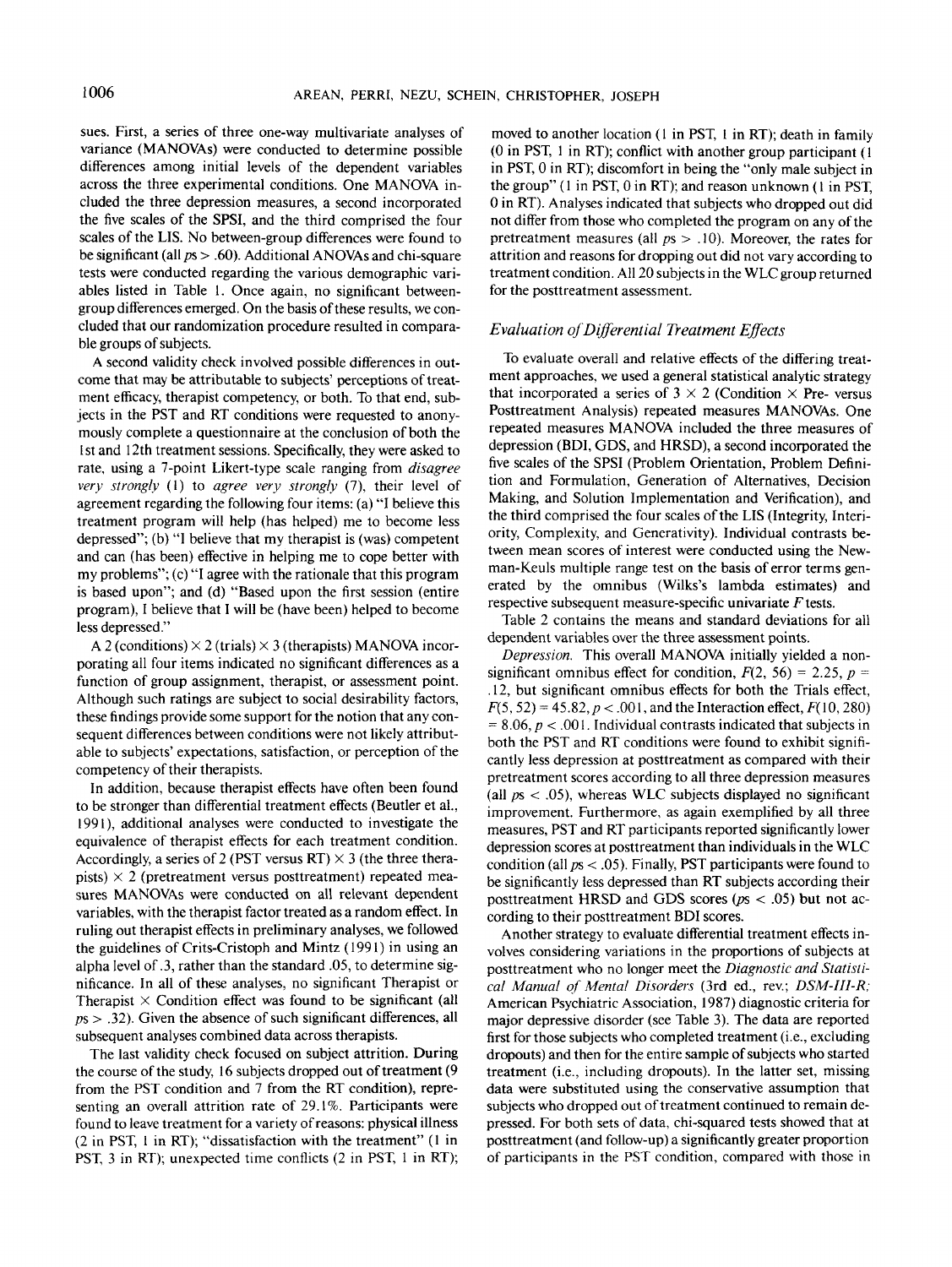| ı.<br>٠<br>л<br>я<br>г<br>u |
|-----------------------------|
|-----------------------------|

*Means and Standard Deviations for All Dependent Measures by Condition at Pretreatment, Posttreatment, and Follow-Up Assessments*

|                                          | <b>PST</b> $(n = 19)$ |      | $RT(n = 28)$       |      | $WLC (n = 20)$           |                          |
|------------------------------------------|-----------------------|------|--------------------|------|--------------------------|--------------------------|
| Measure                                  | M                     | SD   | $\boldsymbol{M}$   | SD   | $\boldsymbol{M}$         | SD                       |
| Hamilton Rating Scale for Depression     |                       |      |                    |      |                          |                          |
| Pretreatment                             | $25.2_{\text{Aa}}$    | 5.7  | $25.3_{\text{Aa}}$ | 6.1  | $22.4_{\text{Aa}}$       | 5.5                      |
| Posttreatment                            | 8.8 <sub>Ba</sub>     | 6.3  | 17.6 <sub>Br</sub> | 9.9  | $22.0_{Ac}$              | 4.5                      |
| Follow-up                                | 8.5 <sub>Ba</sub>     | 6.0  | 18.4 <sub>bb</sub> | 8.8  |                          |                          |
| Geriatric Depression Scale               |                       |      |                    |      |                          |                          |
| Pretreatment                             | $19.8_{\text{Aa}}$    | 4.8  | $19.2_{\text{Aa}}$ | 6.6  | 17.0 <sub>AA</sub>       | 5.1                      |
| Posttreatment                            | 13.6 <sub>Ba</sub>    | 6.6  | 16.5 <sub>Br</sub> | 6.8  | $18.4_{Ac}$              | 4.3                      |
| Follow-up                                | 13.8 <sub>Ba</sub>    | 6.2  | 14.5 <sub>Pa</sub> | 6.2  |                          |                          |
| <b>Beck Depression Inventory</b>         |                       |      |                    |      |                          |                          |
| Pretreatment                             | $23.7_{A2}$           | 5.2  | $23.6_{\text{Aa}}$ | 6.5  | $23.0_{\text{Aa}}$       | 4.3                      |
| Posttreatment                            | 15.7 <sub>Ba</sub>    | 6.9  | 16.9 <sub>Ba</sub> | 9.5  | $21.2_{\text{Aa}}$       | 6.0                      |
| Follow-up                                | $16.7_{Ba}$           | 9.9  | 15.6 <sub>Ba</sub> | 9.0  |                          |                          |
| Social Problem Solving Inventory         |                       |      |                    |      |                          |                          |
| Problem orientation                      |                       |      |                    |      |                          |                          |
| Pretreatment                             | $59.1_A$              | 24.6 | $51.8_A$           | 20.6 | $59.8_A$                 | 27.1                     |
| Posttreatment                            | $65.6_{AB}$           | 26.4 | $55.2_A$           | 23.2 | $65.0_A$                 | 23.3                     |
| Follow-up                                | 67.7 <sub>B</sub>     | 26.8 | 59.4 <sub>A</sub>  | 24.9 |                          |                          |
| Problem definition and formulation       |                       |      |                    |      |                          |                          |
| Pretreatment                             | $16.0_A$              | 7.3  | 18.8 <sub>A</sub>  | 10.2 | 16.3 <sub>A</sub>        | 6.9                      |
| Posttreatment                            | 19.5 <sub>B</sub>     | 7.0  | $17.1_A$           | 9.7  | $16.0_A$                 | 6.9                      |
| Follow-up                                | $20.5_B$              | 7.4  | $19.1_A$           | 11.0 | $\overline{\phantom{0}}$ | $\overline{\phantom{0}}$ |
| Generation of alternatives               |                       |      |                    |      |                          |                          |
| Pretreatment                             | 17.7 <sub>A</sub>     | 8.6  | 19.0 <sub>A</sub>  | 9.0  |                          | 7.8                      |
| Posttreatment                            | $21.6_B$              | 7.9  | $20.0_A$           |      | 18.4 <sub>A</sub>        | 7.7                      |
|                                          |                       |      |                    | 9.9  | 17.6 <sub>A</sub>        |                          |
| Follow-up<br>Decision making             | $23.0_B$              | 7.4  | $22.1_A$           | 6.2  |                          |                          |
|                                          |                       |      |                    |      |                          |                          |
| Pretreatment                             | $20.8_A$              | 7.4  | 20.7 <sub>A</sub>  | 9.1  | $20.8_A$                 | 6.2                      |
| Posttreatment                            | 23.0 <sub>B</sub>     | 8.1  | 19.9 <sub>A</sub>  | 8.8  | $20.1_A$                 | 6.6                      |
| Follow-up                                | $23.5_B$              | 8.2  | $19.4_{\text{A}}$  | 6.9  |                          |                          |
| Solution implementation and verification |                       |      |                    |      |                          |                          |
| Pretreatment                             | $18.8_A$              | 8.3  | 18.7 <sub>A</sub>  | 9.2  | $19.0_A$                 | 7.1                      |
| Posttreatment                            | 21.9 <sub>A</sub>     | 8.6  | $19.0_{\text{A}}$  | 8.0  | 19.3 <sub>A</sub>        | 7.9                      |
| Follow-up                                | $22.1_A$              | 8.4  | $20.7_A$           | 9.6  |                          |                          |
| Life Integration Scale                   |                       |      |                    |      |                          |                          |
| Integrity                                |                       |      |                    |      |                          |                          |
| Pretreatment                             | 7.4 <sub>A</sub>      | 3.4  | 5.6 <sub>A</sub>   | 3.7  | $6.9_A$                  | 3.7                      |
| Posttreatment                            | 9.0 <sub>n</sub>      | 3.5  | 6.0 <sub>A</sub>   | 3.9  | 7.6 <sub>A</sub>         | 3.6                      |
| Follow-up                                | $9.0_{AB}$            | 3.9  | 6.4 <sub>A</sub>   | 4.2  |                          |                          |
| Interiority                              |                       |      |                    |      |                          |                          |
| Pretreatment                             | $7.7_A$               | 3.0  | $7.2_A$            | 3.4  | 7.4 <sub>A</sub>         | 2.7                      |
| Posttreatment                            | 7.7 <sub>A</sub>      | 2.8  | $8.1_A$            | 3.3  | 7.3 <sub>A</sub>         | 2.7                      |
| Follow-up                                | $8.0_A$               | 2.8  | $7.3_A$            | 3.7  |                          |                          |
| Complexity                               |                       |      |                    |      |                          |                          |
| Pretreatment                             | 4.5 <sub>A</sub>      | 2.6  | 4.3 <sub>A</sub>   | 3.2  | 5.0 <sub>A</sub>         | 3.0                      |
| Posttreatment                            | $5.1_{AB}$            | 3.0  | 6.3 <sub>B</sub>   | 4,4  | 5.0 <sub>A</sub>         | 3.1                      |
| Follow-up                                | 6.1 <sub>B</sub>      | 3.3  | 6.4 <sub>n</sub>   | 3.6  | $\qquad \qquad$          | $\overline{\phantom{0}}$ |
| Generativity                             |                       |      |                    |      |                          |                          |
| Pretreatment                             | 4.5 <sub>A</sub>      | 2.6  | 7.8 <sub>A</sub>   | 3.2  | $8.0_A$                  | 3.0                      |
| Posttreatment                            | $5.1_{AB}$            | 2.9  | 9.1 <sub>B</sub>   | 4.3  | $8.2_A$                  | 3.1                      |
| Follow-up                                | $9.8_B$               | 3.4  | 9.1 <sub>B</sub>   | 4.0  |                          |                          |

*Note.* Follow-up data were not collected on WLC subjects. For each scale, dissimilar uppercase subscripts (down columns) indicate significant differences within a condition across differing assessment points; dissimilar lowercase subscripts (across rows) indicate significant differences between conditions within the same testing period.  $PST$  = problem-solving therapy;  $RT$  = reminiscence therapy;  $WLC$  = waiting-list control.

the RT and WLC groups, no longer experienced the constellation of symptoms indicative of major depressive disorder *(ps <* .01; see Table 3).

*Social problem solving.* Initial results from the  $3 \times 2$  repeated measures MANOVA indicated nonsignificant omnibus *F* ratios

for both the Condition effect,  $F(2, 56) = 0.32$ ,  $p = .73$ , and the Interaction effect,  $F(18, 96) = 1.02$ ,  $p = .45$ . The Trials effect, however, was found to be significant, omnibus  $F(9, 48) = 29.52$ , *p <* .001. Subsequent individual contrasts revealed that only PST participants showed any significant improvement in prob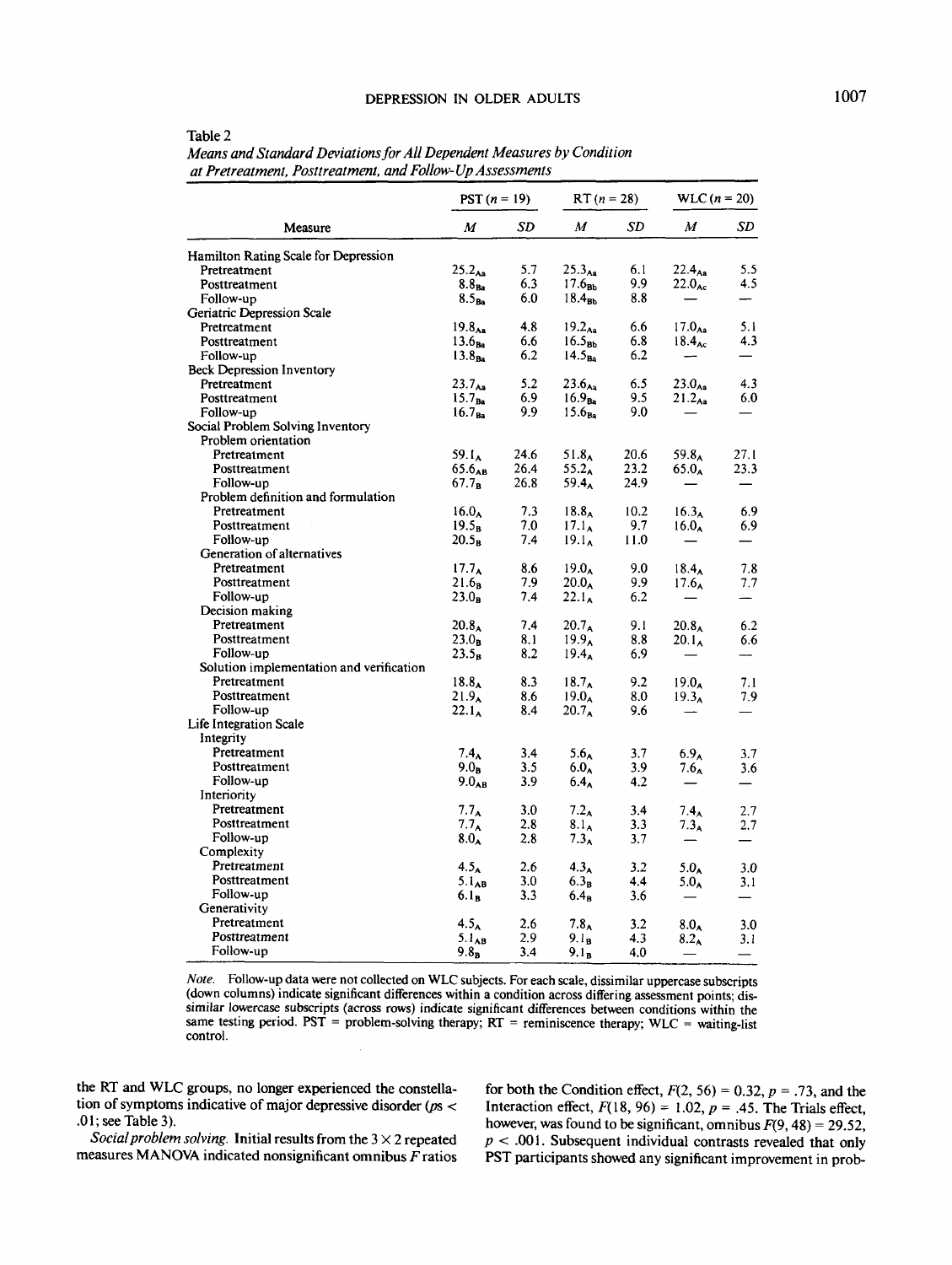Table 3 *Percentage of Subjects in Each Condition Who Met the Diagnostic Criteria for Major Depressive Disorder at Each Assessment*

| Assessment                      | PST  |    | RT   |    | WLC |    |
|---------------------------------|------|----|------|----|-----|----|
|                                 | $\%$ | n  | $\%$ | n  | %   | n  |
| Excluding dropouts              |      |    |      |    |     |    |
| Pretreatment                    | 100  | 19 | 100  | 20 | 100 | 20 |
| Posttreatment                   | 11   | 2  | 60   | 12 | 90  | 18 |
| Follow-up                       | 11   | 2  | 70   | 6  |     |    |
| Including dropouts <sup>a</sup> |      |    |      |    |     |    |
| Pretreatment                    | 100  | 28 | 100  | 27 | 100 | 20 |
| Posttreatment                   | 39   | 11 | 70   | 19 | 90  | 18 |
| Follow-up                       | 39   | 11 | 78   | 21 |     |    |

*Note.*  $PST =$  problem-solving therapy;  $RT =$  reminiscence therapy; WLC = waiting-list control.

<sup>a</sup> These calculations were based on the assumption that subjects who dropped out of treatment met the criteria for major depressive disorder.

lem solving as indicated by three SPSI scales (Problem Definition and Formulation, Generation of Alternatives, and Decision Making). In other words, RT and WLC subjects did not improve on these scales. In addition, Newman-Keuls tests indicated that none of the conditions was characterized by significant improvements on the remaining two problem-solving scales (problem orientation and solution verification).

*Life integration.* This initial repeated measures MANOVA indicated nonsignificant omnibus effects regarding the Condition,  $F(2, 55) = 0.44$ ,  $p = .65$ , and Interaction terms,  $F(14, 98)$  $= 1.18$ ,  $p = .30$ , respectively. However, the Trials effect was found to be significant, omnibus  $F(7, 49) = 13.14, p < .001$ . Individual contrasts revealed that (a) PST subjects were the only participants to achieve a significant pre- to posttreatment improvement regarding the Integrity scale *(p <* .05), (b) RT subjects were the only individuals to show significant improvements over time on the Complexity and Generativity scales *(ps <* .05), and (c) no differences were evidenced on the Interiority scale.

### *Additional Analyses*

Although the primary intent of this study was to evaluate the relative efficacy of PST versus RT, we were also interested in whether these two approaches worked differentially as a function of pretreatment skill deficits. More specifically, one could hypothesize that preexisting deficits in either problem solving or life integration may be predisposing factors for differential response to the two therapies. To address this issue, we conducted two additional MANOVAs, one focusing on "good" versus "poor" problem solvers, and the second on "good" versus "poor" life integrators, using median splits on the SPSI and LIS measures, respectively. The dependent measures for both analyses included all three measures of depression (BDI, GDS, and HRSD) and involved a  $2 \times 2 \times 2$  (Time of Analysis  $\times$  Condition  $\times$  Predisposing Skill Deficit) repeated measures approach.

The results of these MANOVAs and subsequent follow-up analyses provided a somewhat mixed picture depending on the measure of depression. In essence, PST was found to be effective

in reducing depressive symptoms for "poor problem solvers" (BDI and HRSD), "good problem solvers" (HRSD), "poor life integrators" (HRSD), and "good life integrators" (BDI), whereas RT was found to be an effective intervention for individuals described as "good problem solvers" (BDI and HRSD), "poor problem solvers" (HRSD), and "good life integrators" (HRSD; all *ps* < .05). However, RT was *not* found to be effective for subjects characterized as "poor life integrators." Given the post hoc nature of the analyses, these results should be viewed as quite tentative.

### *Follow-up Analyses*

Because of ethical and clinical concerns, the 20 members of the WLC condition were provided with treatment at the end of the initial 12 weeks. Therefore, follow-up analyses included only those individuals in the PST and RT conditions. Because we were interested in determining whether positive treatment effects evidenced at posttreatment were maintained at the 3 month follow-up assessment, we were particularly interested in possible significant trials effects within the  $2 \times 2$  (Conditions  $\times$ Assessment Points) MANOVAs. Results across three separate MANOVAs focusing on the three different measurement sets (i.e., depression, problem solving, and life integration) indicated nonsignificant omnibus *F* ratios (Wilks's lambda) representing the effects caused by time: For depression,  $F(5, 33) =$ 2.01; for problem solving,  $F(9, 29) = 0.50$ ; for life integration,  $F(7, 30) = 1.92$  (all  $ps > .10$ ). In essence, this suggests that the overall treatment effects observed at posttreatment for both the PST and RT conditions were maintained 3 months after the completion of treatment.

### Discussion

Before discussing the implications of our findings, we note here several caveats regarding interpretation of the results. First, although the subjects' ratings of perceived therapist competency and perceived treatment efficacy at pretreatment and posttreatment were found to be equivalent across both treatment conditions, absent in our study was an independent means of assuring treatment equivalence. It is possible that the therapists acquired the skills necessary to implement the two protocols competently at different rates or with differing preferences. Although preliminary analyses that included the therapist factor as a random effect yielded no cause for concern (i.e., lack of significant differences), the validity of these analyses is threatened by the small number of therapists involved in this investigation and by the consequent low power available when conducting such analyses (cf. Crits-Cristoph & Mintz, 1991).

Second, similar to this concern, a recent review by Robinson, Berman, and Neimeyer (1990) raises a question regarding the validity of psychotherapy research in which the principal investigators have a strong "allegiance" to the treatment approach under scrutiny. For example, in the present investigation, if our predominant orientation was allied with a problem-solving approach, one might suspect that all that was accomplished by such research was a confirmation of an allegiance bias. Although one of the present authors (A. M. Nezu) is a major proponent of the problem-solving model, he was not involved in the actual supervision of the therapists. Moreover, the two major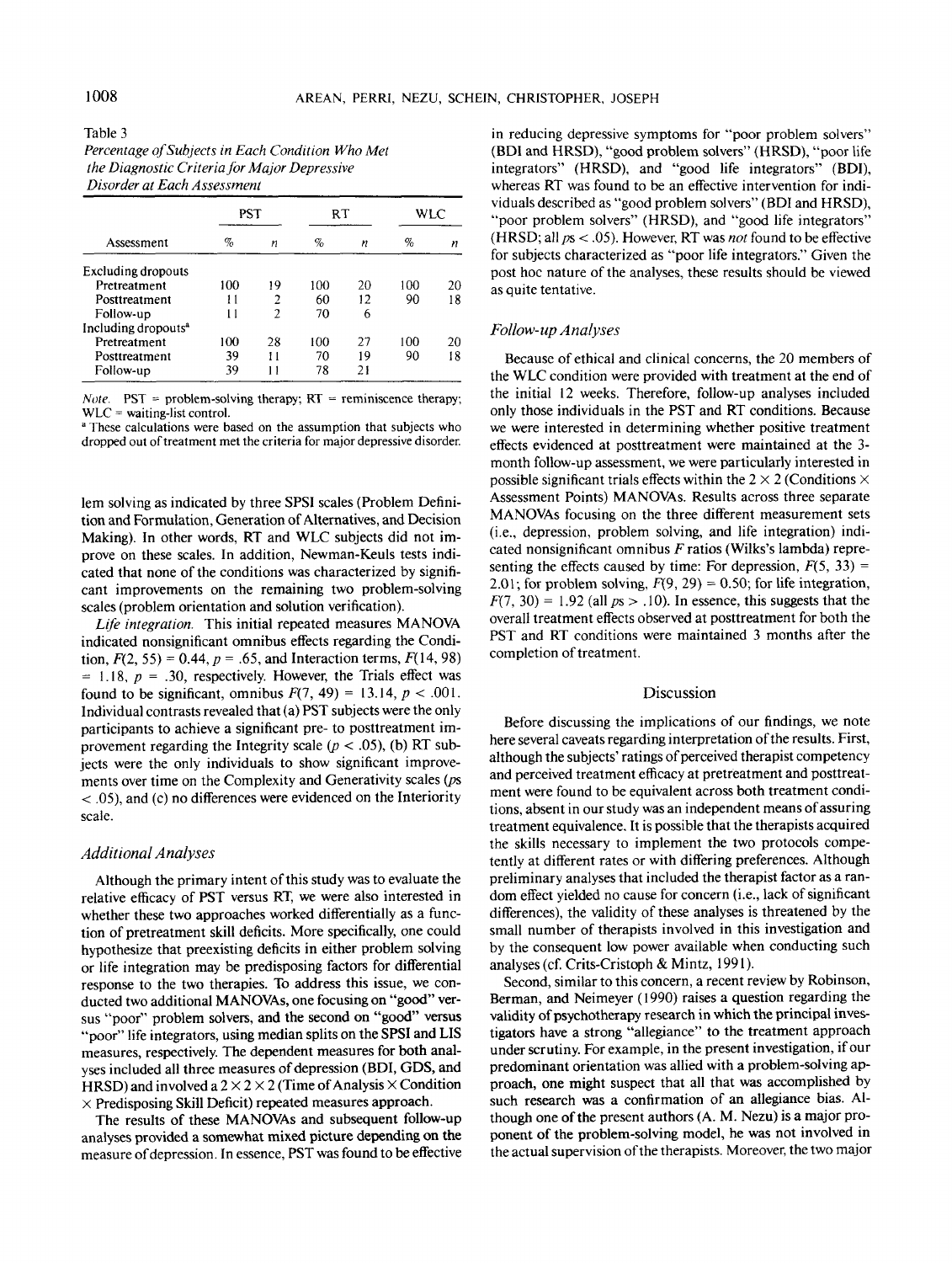supervisors/trainers for two protocols each espouse the two varying models (i.e., M. G. Perri espouses problem solving, and F. Christopher, reminiscence). As such, supervisor or mentor influence on the attitudes, dispositions, and therapy behaviors of the three therapists were equivalent across the two conditions.

With these caveats in mind, we suggest that the data in this study support the efficacy of psychotherapy in general for the treatment of major depressive disorder in older adults. The results showed significant improvements in depressive symptoms, as measured by self-reports and observer ratings, for participants who completed either form of psychotherapy, compared with those who received no treatment. Moreover, 64% of the individuals who completed treatment showed substantial degrees of positive change such that, at posttreatment, their depression was classified as improved or in remission (based on the SADS). These data are in agreement with findings of other studies (Gallagher & Thompson, 1982; Steuer et al., 1984; Thompson et al., 1987) and suggest that the majority of depressed older adults show substantial improvements when provided with psychotherapy.

The results from our WLC subjects revealed little evidence of spontaneous remission. During the 12-week waiting period, the control subjects showed minimal change in depressive symptoms, whereas the treated patients improved significantly over time on all three measures of depression (HRSD, GDS, and BDI). Furthermore, 90% of the WLC subjects manifested sufficient symptomatology to warrant a diagnosis of major depressive disorder at the conclusion of the 12-week waiting period. These findings highlight the observation that elderly depressed patients are not likely to improve unless they receive some type of treatment (Thompson et al., 1987).

Furthermore, our examination of differential treatment effects between both experimental conditions provides initial support of the superiority of a problem-solving approach as compared to reminiscence-focused intervention. Specifically, PST subjects were found to report significantly less depression as measured by the GDS and the HRSD, compared with individuals receiving the RT protocol. Moreover, significantly fewer participants in PST (11%) remained depressed at posttreatment versus those in RT (60%). As such, both the degree of improvement in depressive symptomatology, as well as the percentage of subjects who actually improved, compare favorably with success rates reported for other psychologically based interventions for depression in the elderly (e.g., Beutler et al., 1987; Thompson etal., 1987).

However, contrary to the findings of Thompson et al. (1987) and Gallagher and Thompson (1982), who found no differences in treatment response to cognitive, behavioral, or psychodynamic approaches, our study did detect significant differences between a skills-oriented, cognitive-behavioral approach (i.e., PST) and a more introspective, insight-oriented model of treatment (i.e., RT). Additional analyses indicated that, in part, the lack of significant improvement in depressive symptomatology for RT subjects may be a function of the absence of a large impact of RT for individuals characterized as "poor life integrators." In other words, the changes in the variables hypothesized to mediate "integrity versus despair" did not occur (cf. Erikson et al., 1986). This failure to engender major improvement on the life integration variables may be attributed to the ineffectiveness of the treatment, to a lack of sensitivity in the measurement of life integration, or to a combination of both.

The effectiveness of PST in alleviating depression, on the other hand, may be attributed in part to improvements in the participants' ability to cope with the major and minor stressors in their lives. Indeed, results from the SPSI showed that, over the course of the study, PST subjects made significant improvements in three of the five component skills of problem solving. These findings are consistent with the results of previous studies (Nezu, 1986; Nezu& Perri, 1989) that demonstrated an association between improvements in problem-solving ability and the amelioration of depression. Such findings provide support for the proposition that ineffective coping with problems in living may contribute to the experience of depression in older adults (cf. Lazarus, 1991; Nezu, 1987; Nezu etal., 1989).

The primary focus.of this study was not intended to involve a detailed analysis of psychotherapy process variables. Therefore, our evaluation of the mechanisms of action responsible for treatment efficacy should be viewed as tentative. Beyond further examination of a "predisposing skill deficit" hypothesis, other process-oriented variables should be investigated in the future. For example, Beutler et al. (1991) found that patients' predisposing coping styles (externalizing versus internalizing) and defensiveness (resistant versus low defensiveness) were significant predictors of differential treatment response regarding cognitive, experiential, and self-directed therapy protocols. Future research should be directed toward such fine-grained analyses.

### References

- Adler, T. (1992, February). For depressed elderly, drugs advised. *APA Monitor,* pp. 16-17.
- Beck, A. T., Ward, C. H., Mendelson, M., Mock, J., & Erbaugh, J. (1961). An inventory for measuring depression. *Archives of General Psychiatry, 4,* 561-571.
- Beutler, L. E., Engle, D., Mohr, D., Daldrup, R. J., Bergan, J., Meredith, K.., & Merry, W. (1991). Predictors of differential response to cognitive, experiential, and self-directed psychotherapeutic procedures. *Journal of Consulting and Clinical Psychology, 59,* 333-340.
- Beutler, L. E., Scogin, E, Kirkish, P., Schretlen, D., Corbishley, A., Hamblin, D., Meredith, K., Potter, R., Bamford, C. R., & Levenson, A. I. (1987). Group cognitive therapy and alprazolam in the treatment of depression in older adults. *Journal of Consulting and Clinical Psychology, 55,* 550-557.
- Blazer, D., Hughes, D. C., & George, L. K. (1987). The epidemiology of depression in an elderly community population. *The Gerontologist,* 27,281-287.
- Brand, E., *&* Clingempeel, W. G. (1992). Group behavior therapy with depressed geriatric inpatients: An assessment of incremental efficacy. *Behavior Therapy, 23,* 475-482.
- Butler, R. (1974). Successful aging and the role of life review. *Journal of the American Geriatric Society, 22,* 529-535.
- Butler, R. N., Lewis, M. L, & Sunderland, T. (1991). *Aging and mental health: Positive psychosocial and biomedical approaches* (4th ed.). Columbus, OH: Charles E. Merrill.
- Crits-Cristoph, P., & Mintz, J. (1991). Implications of therapist effects for the design and analysis of comparative studies of psychotherapies. *Journal of Consulting and Clinical Psychology, 59,* 20-26.
- Dunn, V. K., & Sacco, W. P. (1989). Psychometric evaluation of the Geriatric Depression Scale and the Zung Self-Rating Depression Scale using an elderly community sample. *Psychology and Aging, 4,* 125-126.
- D'Zurilla, T. J., & Nezu, A. M. (1990). Development and preliminary